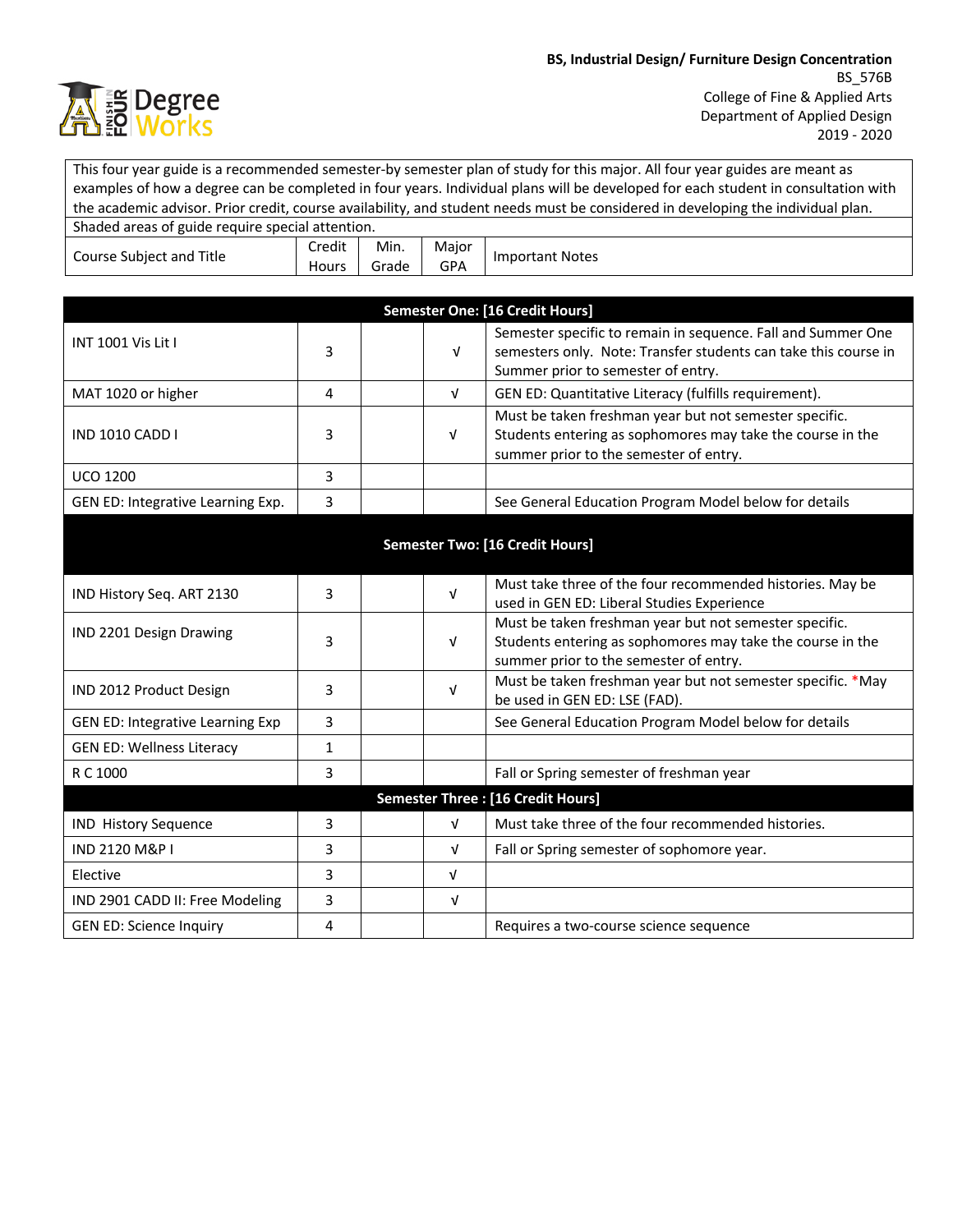

This four year guide is a recommended semester-by semester plan of study for this major. All four year guides are meant as examples of how a degree can be completed in four years. Individual plans will be developed for each student in consultation with the academic advisor. Prior credit, course availability, and student needs must be considered in developing the individual plan. Shaded areas of guide require special attention. Course Subject and Title Credit Hours Min. Grade Major Viajor | Important Notes

| <b>Semester Four: [13 Credit Hours]</b>      |   |   |   |                                                                             |  |  |
|----------------------------------------------|---|---|---|-----------------------------------------------------------------------------|--|--|
| IND 2421 Preliminary design<br><b>Studio</b> | 3 |   | V | Fall or Spring semester of sophomore year.                                  |  |  |
| <b>IND 2311 Human factors</b>                | 3 |   | V |                                                                             |  |  |
| R C 2001                                     | 3 |   |   | Fall or Spring semester of sophomore year                                   |  |  |
| <b>GEN ED: Science Inquiry</b>               | 4 |   |   |                                                                             |  |  |
| IND 2000: Sophomore Portfolio<br>Review      | 0 | S |   | Completion required to declare major and advance to upper<br>level courses. |  |  |
| <b>Semester Five: [15 Credit Hours]</b>      |   |   |   |                                                                             |  |  |
| <b>IND 3100 Furniture I</b>                  | 3 |   | V | Fall semester only                                                          |  |  |
| <b>IND History Sequence</b>                  | 3 |   | V | Must take three of the four recommended histories.                          |  |  |
| <b>IND 3120 Materials and Processes</b><br>Ш | 3 |   | ν |                                                                             |  |  |
| MKT 3050 Principles of Marketing             | 3 |   |   | For the "required" Marketing Minor (15sh)                                   |  |  |
| GEN ED: Liberal Studies Exp.                 | 3 |   |   |                                                                             |  |  |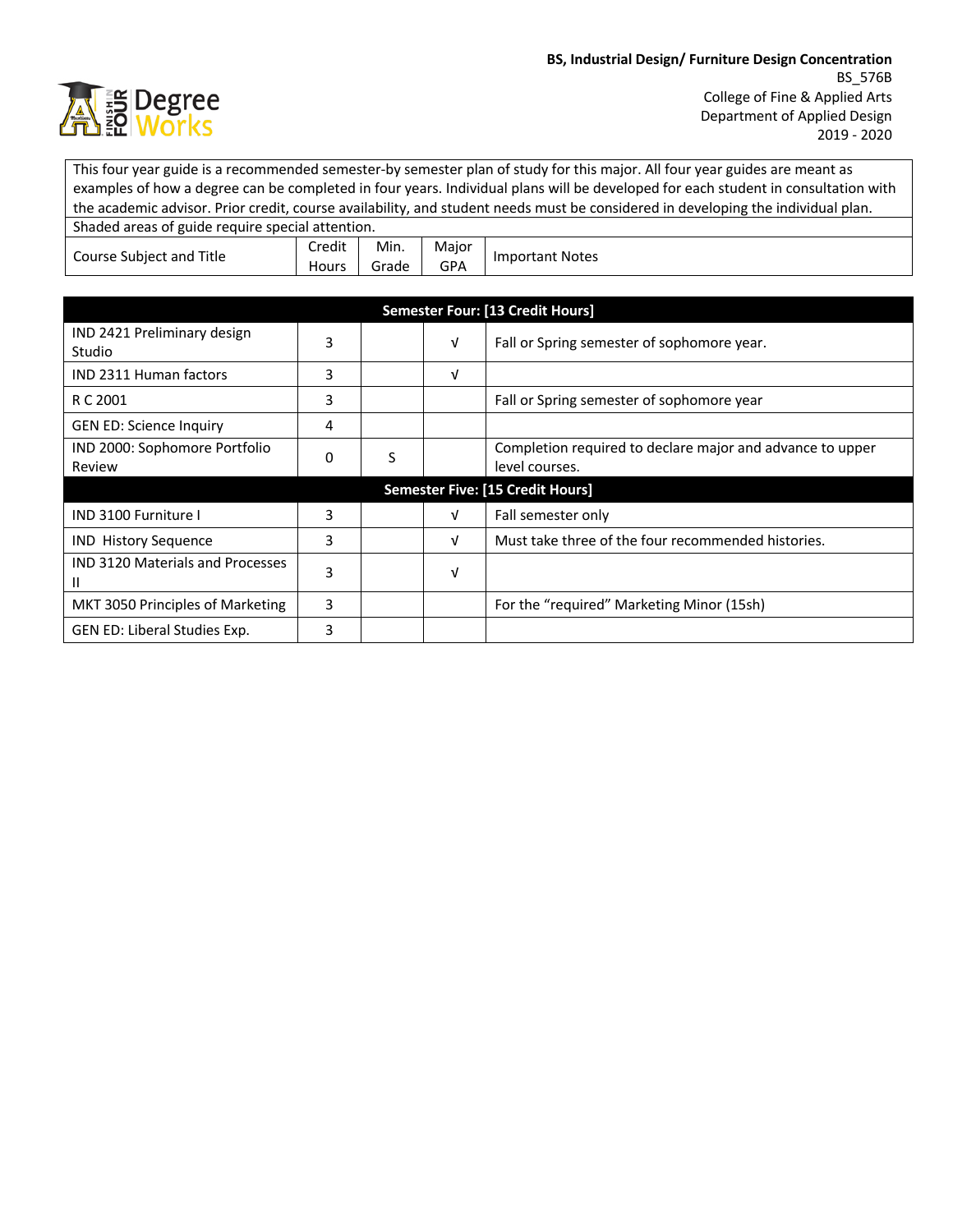

|                                                                           |                 |               |                     | This four year guide is a recommended semester-by semester plan of study for this major. All four year guides are meant as<br>examples of how a degree can be completed in four years. Individual plans will be developed for each student in consultation with |  |  |  |
|---------------------------------------------------------------------------|-----------------|---------------|---------------------|-----------------------------------------------------------------------------------------------------------------------------------------------------------------------------------------------------------------------------------------------------------------|--|--|--|
| Shaded areas of guide require special attention.                          |                 |               |                     | the academic advisor. Prior credit, course availability, and student needs must be considered in developing the individual plan.                                                                                                                                |  |  |  |
| Course Subject and Title                                                  | Credit<br>Hours | Min.<br>Grade | Major<br><b>GPA</b> | <b>Important Notes</b>                                                                                                                                                                                                                                          |  |  |  |
|                                                                           |                 |               |                     |                                                                                                                                                                                                                                                                 |  |  |  |
|                                                                           |                 |               |                     | <b>Semester Six: [16 Credit Hours]</b>                                                                                                                                                                                                                          |  |  |  |
| IND 3200 Furniture II                                                     | 3               |               | $\sqrt{ }$          | Offered Spring semester only                                                                                                                                                                                                                                    |  |  |  |
| IND 3901 CADD III: Parametric<br>Modeling                                 | 3               |               | $\sqrt{ }$          | Fall or Spring of junior year                                                                                                                                                                                                                                   |  |  |  |
| Elective                                                                  | 3               |               | $\sqrt{ }$          |                                                                                                                                                                                                                                                                 |  |  |  |
| ACC 1050 Survey of Accounting or<br>ACC 2100: Principles of<br>Accounting | 3               |               |                     | For the "required" Marketing Minor (15sh)                                                                                                                                                                                                                       |  |  |  |
| <b>GEN ED: Wellness Literacy</b>                                          | $\mathbf{1}$    |               |                     |                                                                                                                                                                                                                                                                 |  |  |  |
| <b>GEN ED: Integrative Learning</b><br>Experience                         | 3               |               |                     |                                                                                                                                                                                                                                                                 |  |  |  |
| Summer Session [3 Credit Hours]                                           |                 |               |                     |                                                                                                                                                                                                                                                                 |  |  |  |
| IND 4900: Internship                                                      | 3               |               |                     | CAP; should be taken in Summer between junior and senior year<br>or later                                                                                                                                                                                       |  |  |  |
| Semester Seven: [13 Credit Hours]                                         |                 |               |                     |                                                                                                                                                                                                                                                                 |  |  |  |
| IND 4100 Furniture III                                                    | 4               |               | $\sqrt{ }$          | Offered Fall semester only                                                                                                                                                                                                                                      |  |  |  |
| <b>IND 4811 Professional Practice</b>                                     | 3               |               | $\sqrt{ }$          | Offered Fall semester only                                                                                                                                                                                                                                      |  |  |  |
| <b>MKT Elective</b>                                                       | 3               |               |                     | For the "required" Marketing Minor (15sh)                                                                                                                                                                                                                       |  |  |  |
| <b>GEN ED: Liberal Studies</b><br>Experience                              | 3               |               |                     |                                                                                                                                                                                                                                                                 |  |  |  |
|                                                                           |                 |               |                     |                                                                                                                                                                                                                                                                 |  |  |  |
|                                                                           |                 |               |                     | Semester Eight: [15 Credit Hours]                                                                                                                                                                                                                               |  |  |  |
| IND 4110: Furniture IV                                                    | 4               |               | $\sqrt{ }$          | Offered Spring semester only                                                                                                                                                                                                                                    |  |  |  |
| <b>IND History Sequence</b>                                               | 3               |               | $\sqrt{ }$          | Must take three of the four recommended histories.                                                                                                                                                                                                              |  |  |  |
| <b>MKT Elective</b>                                                       | 3               |               |                     | For the "required" Marketing Minor (15sh)                                                                                                                                                                                                                       |  |  |  |
| <b>MKT Elective</b>                                                       | 3               |               |                     | For the "required" Marketing Minor (15sh)                                                                                                                                                                                                                       |  |  |  |
| <b>Free Electives</b>                                                     | $\overline{2}$  |               |                     |                                                                                                                                                                                                                                                                 |  |  |  |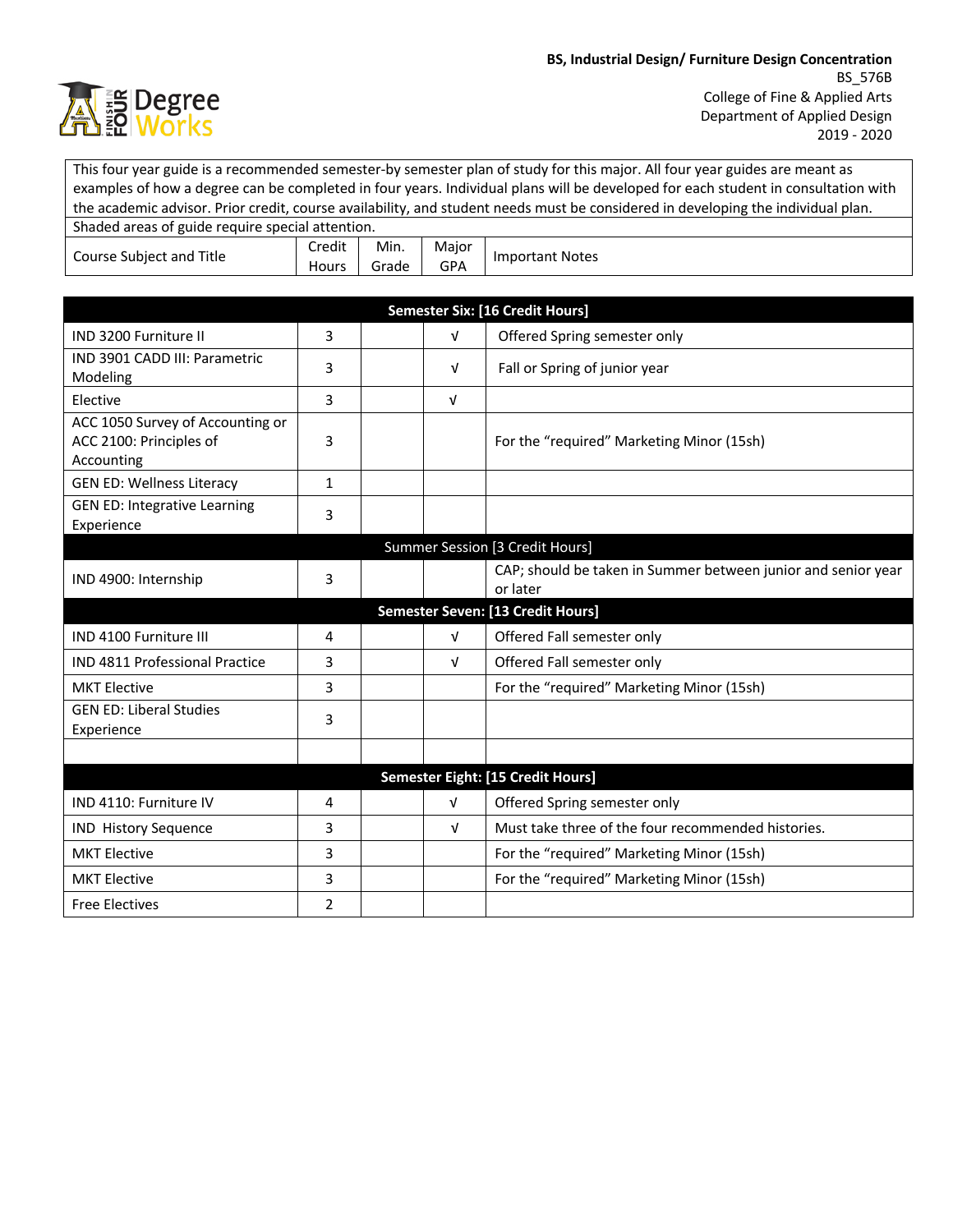

This four year guide is a recommended semester-by semester plan of study for this major. All four year guides are meant as examples of how a degree can be completed in four years. Individual plans will be developed for each student in consultation with the academic advisor. Prior credit, course availability, and student needs must be considered in developing the individual plan. Shaded areas of guide require special attention. Course Subject and Title Credit **Hours** Min. Grade Major GPA | Important Notes

| <b>General Requirements Summary</b> |       |                       |           |             |  |  |
|-------------------------------------|-------|-----------------------|-----------|-------------|--|--|
| <b>Minimum</b><br>Gen Ed.           |       | Minimum               |           |             |  |  |
| <b>Total Hours</b>                  | Hours | Writing               | Major GPA | Overall GPA |  |  |
| 120                                 | 44    | R C 1000 and R C 2001 | 2.0       | 2.0         |  |  |

| <b>General Education Program Model - 44 Semester Hours Total</b> |              |                                                                                 |  |  |
|------------------------------------------------------------------|--------------|---------------------------------------------------------------------------------|--|--|
| <b>Program Categories</b>                                        | <b>Hours</b> | Important Notes – Be sure to check for Gen Ed courses required in<br>your major |  |  |
| <b>First Year Seminar</b>                                        | 3            | Can be taken first or second semester of freshman year                          |  |  |
| <b>Wellness Literacy</b>                                         | 2            |                                                                                 |  |  |
| Quantitative Literacy                                            | 4            |                                                                                 |  |  |
| <b>First Year Writing</b>                                        | 3            | Can be taken first or second semester of freshman year                          |  |  |
| Sophomore Writing                                                | 3            | Can be taken first or second semester of sophomore year                         |  |  |
| Integrative Learning Experience                                  | 9            | Must choose a minimum of two disciplines                                        |  |  |
| Liberal Studies Experience                                       | 12           | Must choose a minimum of three disciplines                                      |  |  |
| Science Inquiry                                                  | 8            |                                                                                 |  |  |
|                                                                  |              |                                                                                 |  |  |

You must also meet the Fine Arts, Literary Studies, Historical Studies, and the Social Science Designations. Those may be met within the Integrative Learning Experience and the Liberal Studies Experience.

**Additional Notes:**

## **Residency Requirements:**

- o 31 hours must be from ASU (25% of the credit hours required in the degree).
- o 18 hours in the major must be from ASU.
- o 9 hours in the minor must be from ASU (if minor is required).
- o Final 30 hours must be taken through ASU (includes internships, study abroad taken through ASU).

## **Degree Requirements:**

• INT 1001 is semester specific and must be taken in the freshman year. Students entering as sophomores may take the course in the summer prior to the fall semester of entry.